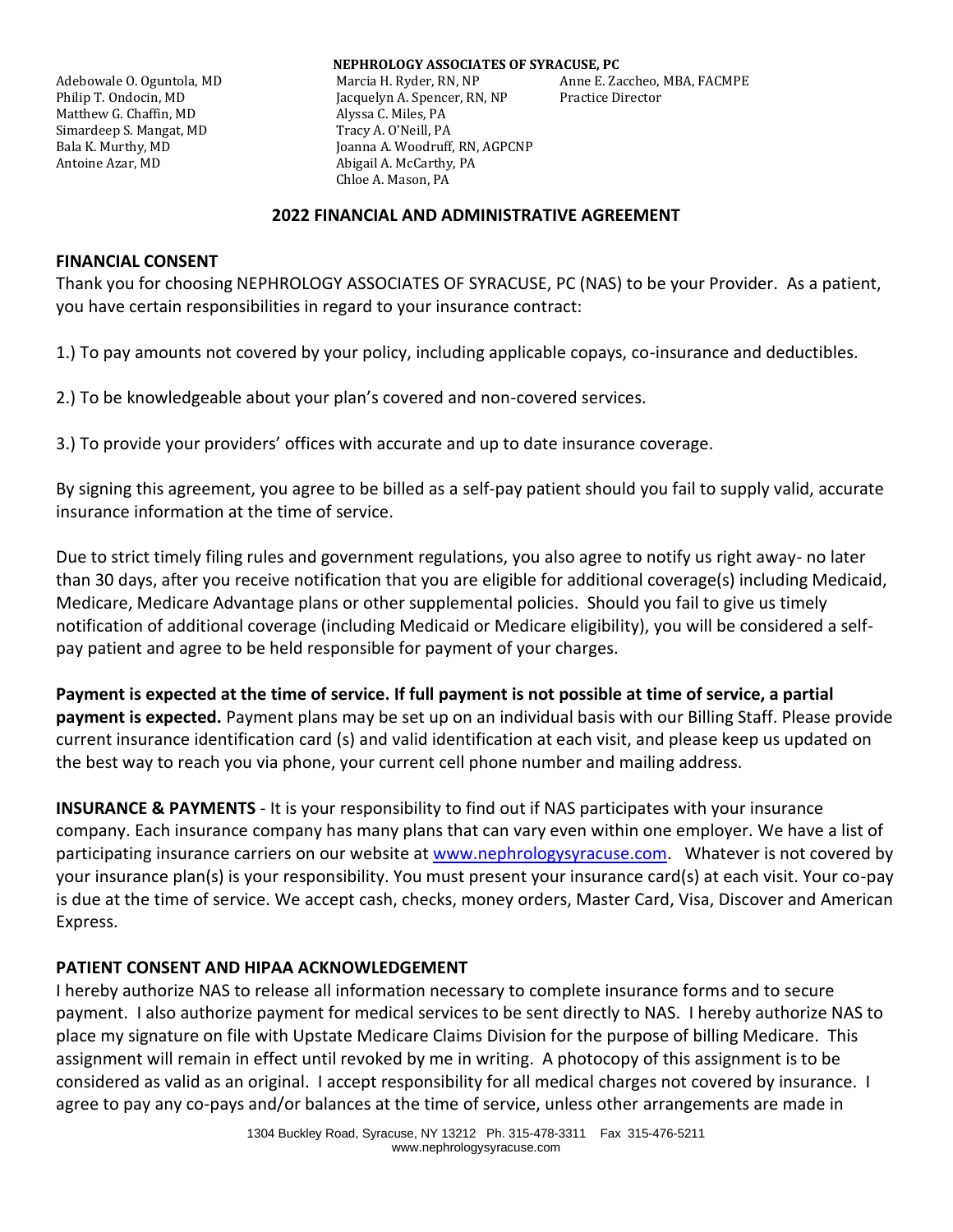advance. I accept financial responsibility. Correspondence regarding medical charges will be sent to the address of the insurance holder. I assume responsibility for all reasonable collection costs, including attorneys' fees.

## **COMMUNICATIONS, PATIENT PORTAL AND HEALOW APP**

I authorize NAS to leave messages on my answering machine/voice mail pertaining to appointments or payment issues, and to send correspondence to the address provided for the insurance holder unless other arrangements are made in advance. I understand that NAS will utilize text messages & emails to notify patients about future appointments and other important notifications if needed. I consent to the release of any medical information about me and any other individual for whom I can give consent to my health plan and any health care providers involved in caring for me or such individual, as reasonably necessary for my health plan or my providers to carry out treatment, payment or health care operations. (\*\* This does not replace the required HIPAA written authorization for applicants other than treatment, payment, of health care operations. \*\*) I acknowledge that I have a right to request a chaperone for today's office visit or any future visits with NAS. I have been offered or received a copy of the Notice of Privacy Practices.

NAS offers several convenient electronic tools as an opportunity for patients to be actively engaged in their health care. The *Patient Portal* is available via our web site at [www.nephrologysyracuse.com.](http://www.nephrologysyracuse.com/) We also offer the mobile *Healow App*, which can be downloaded to your smart phone. Both the *Patient Portal* and *Healow App* are helpful and convenient alternatives to phone call communication with NAS. You may send non-urgent messages, request prescription refills, view labs that have been performed on-site at NAS and that your provider has reviewed, request to reschedule an appointment, pay your bill on-line and more.

## **APPOINTMENT REMINDERS, NOTICE OF CANCELLATION POLICY AND NO-SHOW FEES**

At NAS, we remind you of your scheduled office appointment either by text, email or phone. We understand that there are times when you must miss an appointment due to an emergency, or family or work obligation. If you cannot make your appointment, we ask that you please contact us at least 24 hours ahead of time to reschedule your appointment.

Methods to contact us include responding to a phone call or text notice, or a phone call to our office during normal business hours (Monday – Thursday 8:00 am - 4:30 pm and Friday 8:00 am - 4:00 pm). Patients who fail to show up for their appointments or cancel less than 24 hours in advance may be charged a No Show Fee that is not covered by insurance. This fee may be required to be paid prior to scheduling further appointments at the practice. Multiple no showed or cancelled appointments may lead to dismissal from the practice. *We require that all active patients have a scheduled appointment on the books to ensure that they are not lost to follow up care.* I have read and understand the policy NAS has regarding no shows and cancellations.

# **PATIENT INFORMED CONSENT AND ACKNOWLEDGMENT FOR TELEMEDICINE SERVICES**

As permitted by federal and state guidelines, telemedicine services may be a health care option for NAS patients. NAS will follow all federal and state guidelines and requirements.

I understand that telemedicine is the use of electronic information and communication technologies by a health care provider to deliver services to an individual when he/she is located at a different site than the provider; and herby consent to Nephrology Associates of Syracuse providing health care services to me via telemedicine.

I understand that some laws that protect privacy and confidentiality of medical information also apply to telemedicine and that my insurance carrier will have access to my medical records for quality review/audit.